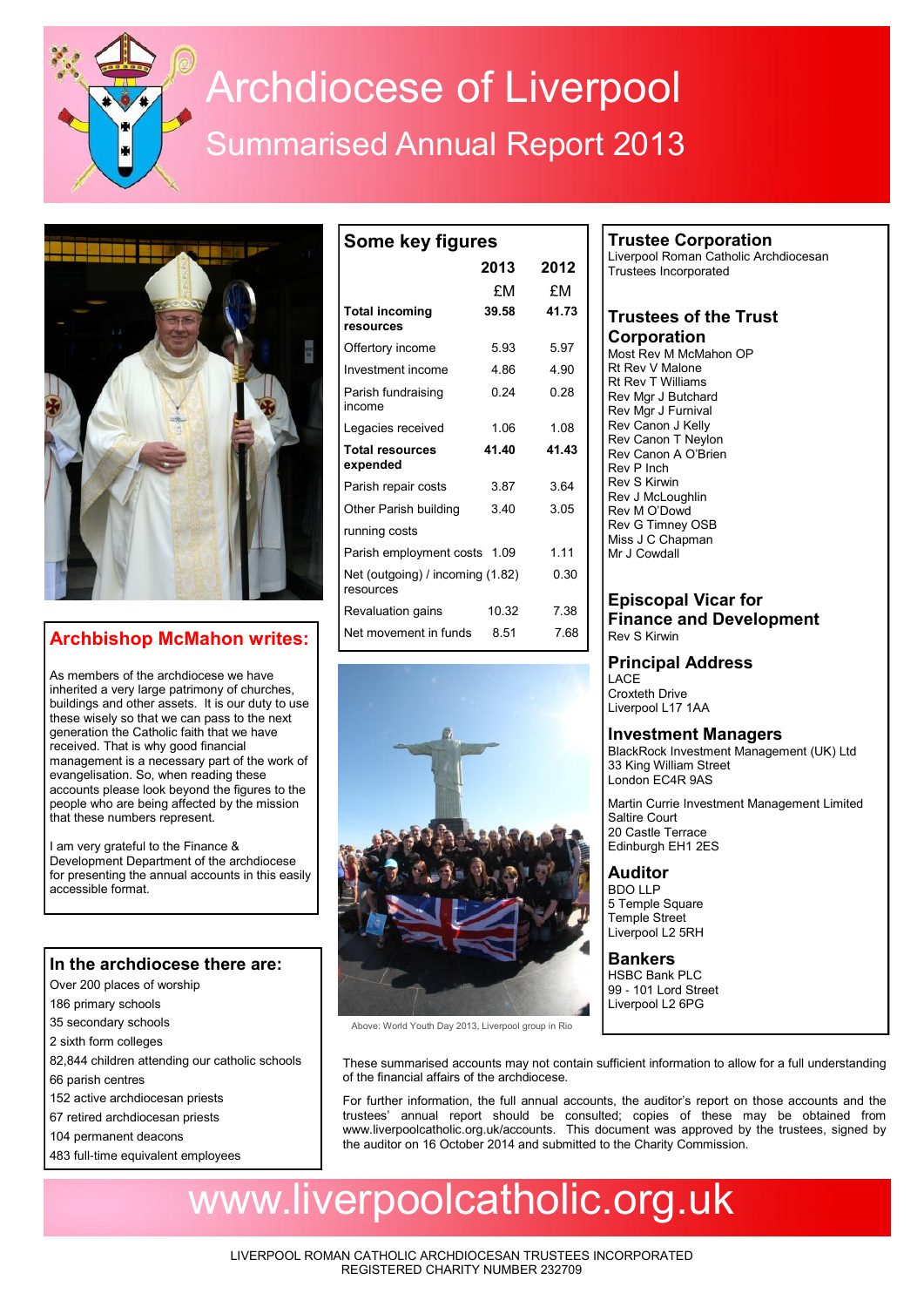For financial reporting purposes, the archdiocese is split into two main categories, the parochial and curial sections. Each section has three subcategories being unrestricted, designated, and restricted and these are further explained below.

Parochial includes the aggregated performance of the parishes, the assessment fund and expenditure on archdiocesan school building projects.

**Curial** includes the central administrative function, the cathedral, subsidiaries and various other funds including priests' training and retirement funds. **Unrestricted funds** are funds which are available for use at the discretion of the trustees in furtherance of the objects of the archdiocese and which have not been designated for any other purpose.

**Designated funds** are unrestricted funds that have been set aside by the trustees for specific purposes.

**Restricted funds** are funds that are used in accordance with specific restrictions imposed by donors or that have been raised for particular purposes.

| <b>STATEMENT OF FINANCIAL</b><br><b>ACTIVITIES FOR THE YEAR ENDED</b><br>31 DECEMBER 2013 | <b>Parochial</b><br><b>Unrestricted</b><br><b>Funds</b><br>£000s | <b>Parochial</b><br><b>Designated</b><br><b>Funds</b><br>£000s | <b>Parochial</b><br><b>Restricted</b><br><b>Funds</b><br>£000s | <b>Curial</b><br><b>Unrestricted</b><br><b>Funds</b><br>£000s | <b>Curial</b><br><b>Designated</b><br><b>Funds</b><br>£000s | <b>Curial</b><br><b>Restricted</b><br><b>Funds</b><br>£000s | <b>TOTAL</b><br>2013<br>£000s | <b>TOTAL</b><br>2012<br>£000s |
|-------------------------------------------------------------------------------------------|------------------------------------------------------------------|----------------------------------------------------------------|----------------------------------------------------------------|---------------------------------------------------------------|-------------------------------------------------------------|-------------------------------------------------------------|-------------------------------|-------------------------------|
| <b>INCOMING RESOURCES</b>                                                                 |                                                                  |                                                                |                                                                |                                                               |                                                             |                                                             |                               |                               |
| <b>Voluntary income</b>                                                                   | 10,054                                                           | 434                                                            | 1.751                                                          | 226                                                           | 31                                                          | 276                                                         | 12.772                        | 13,657                        |
| Activities for generating funds                                                           | 276                                                              | . –                                                            | $\blacksquare$                                                 | 19,773                                                        |                                                             | $\sim$                                                      | 20,049                        | 21,875                        |
| Investment income                                                                         | 1,576                                                            | 237                                                            | $\overline{7}$                                                 | 361                                                           | 2,557                                                       | 121                                                         | 4.859                         | 4,903                         |
| <b>Charitable activities</b>                                                              | 240                                                              |                                                                |                                                                | 239                                                           | 735                                                         | $\blacksquare$                                              | 1,214                         | 1,184                         |
| Other                                                                                     |                                                                  |                                                                |                                                                |                                                               | 686                                                         |                                                             | 686                           | 109                           |
| <b>TOTAL INCOMING RESOURCES</b>                                                           | 12,146                                                           | 671                                                            | 1,758                                                          | 20,599                                                        | 4,009                                                       | 397                                                         | 39,580                        | 41,728                        |
| <b>RESOURCES EXPENDED</b>                                                                 |                                                                  |                                                                |                                                                |                                                               |                                                             |                                                             |                               |                               |
| <b>Charitable activities</b>                                                              | (12, 952)                                                        | (752)                                                          | (1, 322)                                                       | (1, 235)                                                      | (4, 165)                                                    | (425)                                                       | (20, 851)                     | (19,615)                      |
| Investment management & governance                                                        | (123)                                                            | (31)                                                           | (1)                                                            | (8)                                                           | (261)                                                       | (17)                                                        | (441)                         | (417)                         |
| Cost of generating funds                                                                  | (61)                                                             |                                                                |                                                                | (20,005)                                                      | (38)                                                        | $\blacksquare$                                              | (20, 104)                     | (21, 397)                     |
| <b>TOTAL RESOURCES EXPENDED</b>                                                           | (13, 136)                                                        | (783)                                                          | (1, 323)                                                       | (21, 248)                                                     | (4, 464)                                                    | (442)                                                       | (41, 396)                     | (41, 429)                     |
| <b>NET (OUTGOING) / INCOMING</b><br><b>RESOURCES BEFORE TRANSFERS</b><br><b>Transfers</b> | (990)<br>(702)                                                   | (112)<br>71                                                    | 435<br>(574)                                                   | (649)<br>259                                                  | (455)<br>879                                                | (45)<br>67                                                  | (1, 816)                      | 299                           |
| <b>NET (OUTGOING) / INCOMING</b>                                                          |                                                                  |                                                                |                                                                |                                                               |                                                             |                                                             |                               |                               |
| <b>RESOURCES</b>                                                                          | (1,692)                                                          | (41)                                                           | (139)                                                          | (390)                                                         | 424                                                         | 22                                                          | (1, 816)                      | 299                           |
| Revaluations and gains / (losses) on<br>investment properties                             | 622                                                              |                                                                |                                                                | 70                                                            | 246                                                         |                                                             | 938                           | 2,054                         |
| Unrealised gains / (losses) on investments<br>and deposits                                | 3.275                                                            | 934                                                            | 31                                                             | 573                                                           | 4,046                                                       | 526                                                         | 9,385                         | 5,325                         |
| <b>NET MOVEMENT IN FUNDS</b>                                                              | 2,205                                                            | 893                                                            | (108)                                                          | 253                                                           | 4,716                                                       | 548                                                         | 8,507                         | 7,678                         |
| Fund balances at 1 January 2013                                                           | 68,808                                                           | (973)                                                          | 1,648                                                          | 7,912                                                         | 66,947                                                      | 14,099                                                      | 158,441                       | 150,763                       |
| <b>FUND BALANCES AT 31 DECEMBER 2013</b>                                                  | 71,013                                                           | (80)                                                           | 1.540                                                          | 8.165                                                         | 71.663                                                      | 14,647                                                      | 166,948                       | 158.441                       |

#### **INCOMING RESOURCES**

Parishioners continue to support their parishes and the total offertory was £5.93M (2012: £5.97M). Many parishes benefitted from responsible giving campaigns where sustained increases in giving are experienced.

The Gift Aid Small Donation Scheme has also enabled parishes to recover an additional £1,250 per annum for those who complied with the scheme requirements.

Parishioners' responses to appeals and special collections remain generous with £1.66M received in 2013 (2012: £1.77M) with external charities such as CAFOD benefiting in addition to archdiocesan collections for purposes such as Liverpool Archdiocesan Missionary Project (LAMP) and the Priests' Training Fund.

The value of legacies received by the archdiocese was £1.06M in 2013 (2012: £1.08M). The Priests' Training Fund, LAMP and the George Andrew Fund for sick and retired priests continue to benefit from the generosity of parishioners through collection income and bequests.

Activities for generating funds totalled £20.05M (2012: £21.88M), including parish fundraising and those of subsidiary companies. Many people from a variety of different backgrounds come into contact with the archdiocese through events held in the archdiocesan conference centre , in Sefton Park, Liverpool (LACE). Parish centres continue to be a valuable resource to parishes and the activities of subsidiaries in building projects ensure that projects are managed in a cost-efficient manner to the benefit of parishes and schools.

Investment income, comprising dividends, interest and rentals, generated £4.86M (2012: £4.90M). Income derived from cash management activities was £0.63M (2012: £1.10M) with the decrease due to the maturity of a number of higher performance based products in 2012.

Income from charitable activities of the archdiocese generated £1.21M (2012: £1.18M) and includes the activities of the Christian Education, Pastoral Formation and Schools departments. Other income was £0.69M (2012: £0.11M).

#### **RESOURCES EXPENDED**

Total resources expended reduced from £41.43M in 2012 to £41.40M in 2013. Expenditure on direct charitable activities was £20.85M (2012: £19.62M) with costs categorised within four main areas of activity.

Pastoral work in parishes and that of central departments such as Pastoral Formation, accounted for expenditure of £8.09M (2012: £7.80M). In addition to the various administrative costs of running parishes, £1.32M of proceeds on special collections was paid out to external charities and another £1.1M incurred by parishes in respect of liturgical activities.

£7.27M (2012: £6.69M) was expended on utilities and other property costs. Repair & maintenance costs of £3.87M were incurred in 2013 (2012: £3.64M) and continue to reflect the control exercised through the Financial Advisory Committee and the efforts of the archdiocesan surveyors. The expenditure on the maintenance and repair programme ensures that churches and halls are open to the whole community which benefits not only spiritually but also practically from the provision of pastoral care and many other services.

Through the School Projects Fund, the archdiocese engaged in 341 individual capital and repair projects costing £12.7M, which is funded through government grants and matched by contributions from parishioners and parents of children attending archdiocesan schools. The archdiocese incurred £1.17M (2012: £1.21M) on contributions to building projects and the operations of the Schools and Christian Education Departments.

Clergy costs of £2.96M (2012: £3.03M) were incurred and include £1.66M (2012: £1.65M) in respect of parish clergy with £0.24M (2012: £0.24M) and £0.79M (2012: £0.90M) incurred centrally through the Priests' Training and priests' sickness and retirement funds respectively.

Investment management fees and governance accounted for £0.41M (2012: £0.42M) and the cost of generating funds was £20.10M (2012: £21.40M).

Transfers include items such as parish contributions to retirement and school project funds. Subsidiaries made gift aid donations of £0.56M in 2013 (2012: £0.88M).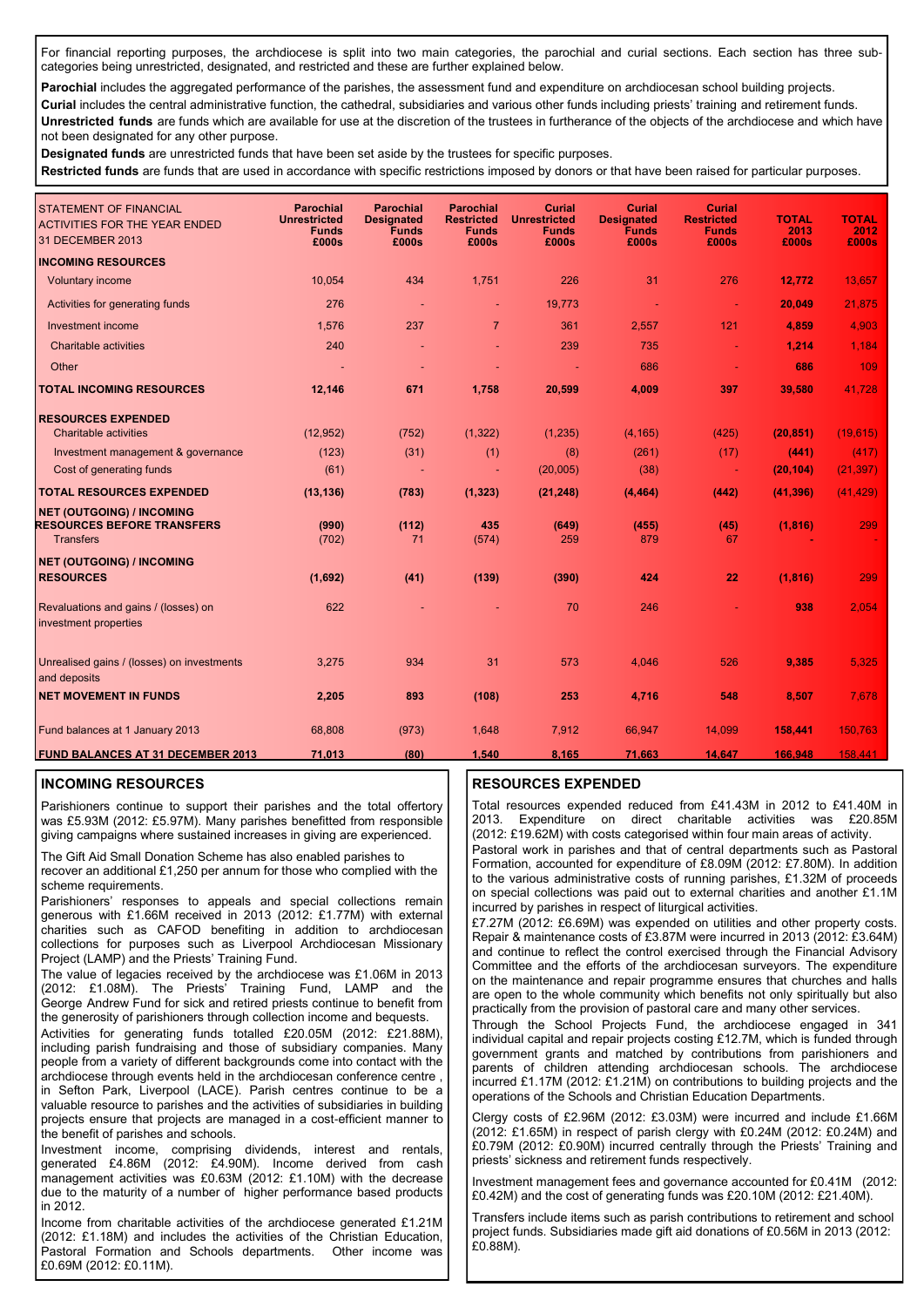#### **FIXED ASSETS**

Tangible fixed assets are included at cost and depreciated over their expected useful lives. Listed properties and other functional church properties are depreciated over 100 years and 50 years respectively.

School properties are valued at £nil. No meaningful value can be attributed to these assets since they are not used directly by the archdiocese, do not generate income, and cannot be disposed of while still occupied.

A number of buildings have been retained as investment properties to generate a rental income for individual parishes. Also included are a number of sites that have been cleared or are in the process of being cleared with the objective of being marketed for sale. Cyclical valuations are undertaken and the revaluations created an unrealised gain of £1.14M (2012: £2.66M).

#### **INVESTMENTS**

Investments held by the archdiocese, managed within the parameters of an ethical investment policy, amounted to £93.25M with an unrealised gain of £9.34M reported in 2013 (2012: £5.18M gain).

#### **NET CURRENT ASSETS**

Net current assets amounted to £19.66M at 2013 compared to £19.01M at 2012. These amounts represent the working capital of the archdiocese and are used to finance the day-to-day activities of all the parishes, parish centres, school building projects and central operations.

#### **RESERVES**

The total reserves held at 31 December 2013 amounted to £166.94M (2012: £158.44M). An analysis of designated and restricted funds can be found on page 4.

Unrestricted funds are available for use at the discretion of the trustees. Parochial unrestricted funds were £71.01M at 31 December 2013 (2012: £68.81M). At the same time, curial unrestricted funds were £8.17M (2012: £7.91M).

The level of reserves freely available amounted to 31 months' expenditure, (2012: 29 months), excluding fixed assets held for charitable use. The trustees consider that reserves equating to 36 months' expenditure are sufficient to enable the charity to fulfil all of its obligations and commitments.

| <b>BALANCE SHEET AT</b><br><b>31 DECEMBER 2013</b> | <b>Parochial</b><br>2013<br>£000s | Curial<br>2013<br>£000s | <b>Total</b><br>2013<br>£000s | Parochial<br>2012<br>£000s | <b>Curial</b><br>2012<br>£000s | <b>Total</b><br>2012<br>£000s |
|----------------------------------------------------|-----------------------------------|-------------------------|-------------------------------|----------------------------|--------------------------------|-------------------------------|
| <b>FIXED ASSETS</b>                                |                                   |                         |                               |                            |                                |                               |
| <b>Tangible assets</b>                             |                                   |                         |                               |                            |                                |                               |
| - investment properties                            | 11,865                            | 5,718                   | 17,583                        | 11,066                     | 7,372                          | 18,438                        |
| - other                                            | 15,816                            | 20,640                  | 36,456                        | 16,608                     | 21,260                         | 37,868                        |
|                                                    | 27,681                            | 26,358                  | 54,039                        | 27,674                     | 28,632                         | 56,306                        |
| <b>Investments</b>                                 | 41,112                            | 52,142                  | 93,254                        | 36,156                     | 46,967                         | 83,123                        |
| <b>Total Fixed Assets</b>                          | 68,793                            | 78,500                  | 147,293                       | 63,830                     | 75,599                         | 139,429                       |
| <b>CURRENT ASSETS</b>                              |                                   |                         |                               |                            |                                |                               |
| <b>Stock</b>                                       |                                   | 566                     | 566                           |                            | 595                            | 595                           |
| <b>Debtors</b>                                     | 5,712                             | 3,657                   | 9,369                         | 3,192                      | 4,331                          | 7,523                         |
| <b>Balance at bank</b>                             | 10,983                            | 12,613                  | 23,596                        | 14,781                     | 9,487                          | 24,268                        |
| <b>CREDITORS</b>                                   |                                   |                         |                               |                            |                                |                               |
| - amounts falling due<br>within one year           | (8,521)                           | (5, 355)                | (13, 876)                     | (7,637)                    | (5, 737)                       | (13, 374)                     |
| <b>Parish/Curial balances</b>                      | (4, 494)                          | 4,494                   |                               | (4,683)                    | 4,683                          |                               |
| <b>NET CURRENT ASSETS</b>                          | 3,680                             | 15,975                  | 19,655                        | 5,653                      | 13,359                         | 19,012                        |
| <b>NET ASSETS</b>                                  | 72,473                            | 94,475                  | 166,948                       | 69,483                     | 88,958                         | 158,441                       |
| <b>ACCUMULATED FUNDS</b>                           |                                   |                         |                               |                            |                                |                               |
| <b>Restricted funds</b>                            | 1,540                             | 14,647                  | 16,187                        | 1,648                      | 14,099                         | 15,747                        |
| <b>Unrestricted funds</b>                          |                                   |                         |                               |                            |                                |                               |
| - designated                                       | (80)                              | 71,663                  | 71,583                        | (973)                      | 66,947                         | 65,974                        |
| - general                                          | 71,013                            | 8,165                   | 79,178                        | 68,808                     | 7,912                          | 76,720                        |
| <b>TOTAL</b>                                       | 72,473                            | 94,475                  | 166,948                       | 69,483                     | 88,958                         | 158,441                       |



**Above:** Restoration works to the spire St Vincent de Paul, Liverpool (Grade II\* listed).



#### **INDEPENDENT AUDITOR'S STATEMENT TO THE LIVERPOOL ARCHDIOCESAN TRUST**

We have examined the summarised financial statements of the group and parent charity Liverpool Roman Catholic Archdiocesan Trust.

This statement is made solely to the trustees, as a body in accordance with the terms of our engagement. Our work has been undertaken so that we might state to the trustees those matters we have agreed to state to them in this statement and for no other purpose. To the fullest extent permitted by law, we do not accept or assume responsibility to anyone other than the charity's trustees as a body, for our work, for this statement, or for the opinions we have formed.

#### **Respective responsibilities of trustees and auditor**

The trustees are responsible for preparing the summarised financial statements in accordance with the recommendations of the Charities SORP.

Our responsibility is to report to you our opinion on the consistency of the summarised financial statements with the full financial statements and trustees' report. We also read the other information contained in the summarised annual report and consider the implications for our report if we become aware of any apparent misstatements or material inconsistencies with the summarised financial statements.

#### **Basis of opinion**

We conducted our work in accordance with Bulletin 2008/3 'The auditors' statement on the summary financial statement' issued by the Auditing Practices Board for use in the United Kingdom. Our report on the full annual financial statements describes the basis of our opinion on those financial statements.

#### **Opinion**

In our opinion the summarised financial statements are consistent with the full financial statements and the trustees' report of Liverpool Roman Catholic Archdiocesan Trust for the year ended 31 December 2013.

BDO LLP, Statutory Auditor, Liverpool 16 October 2014